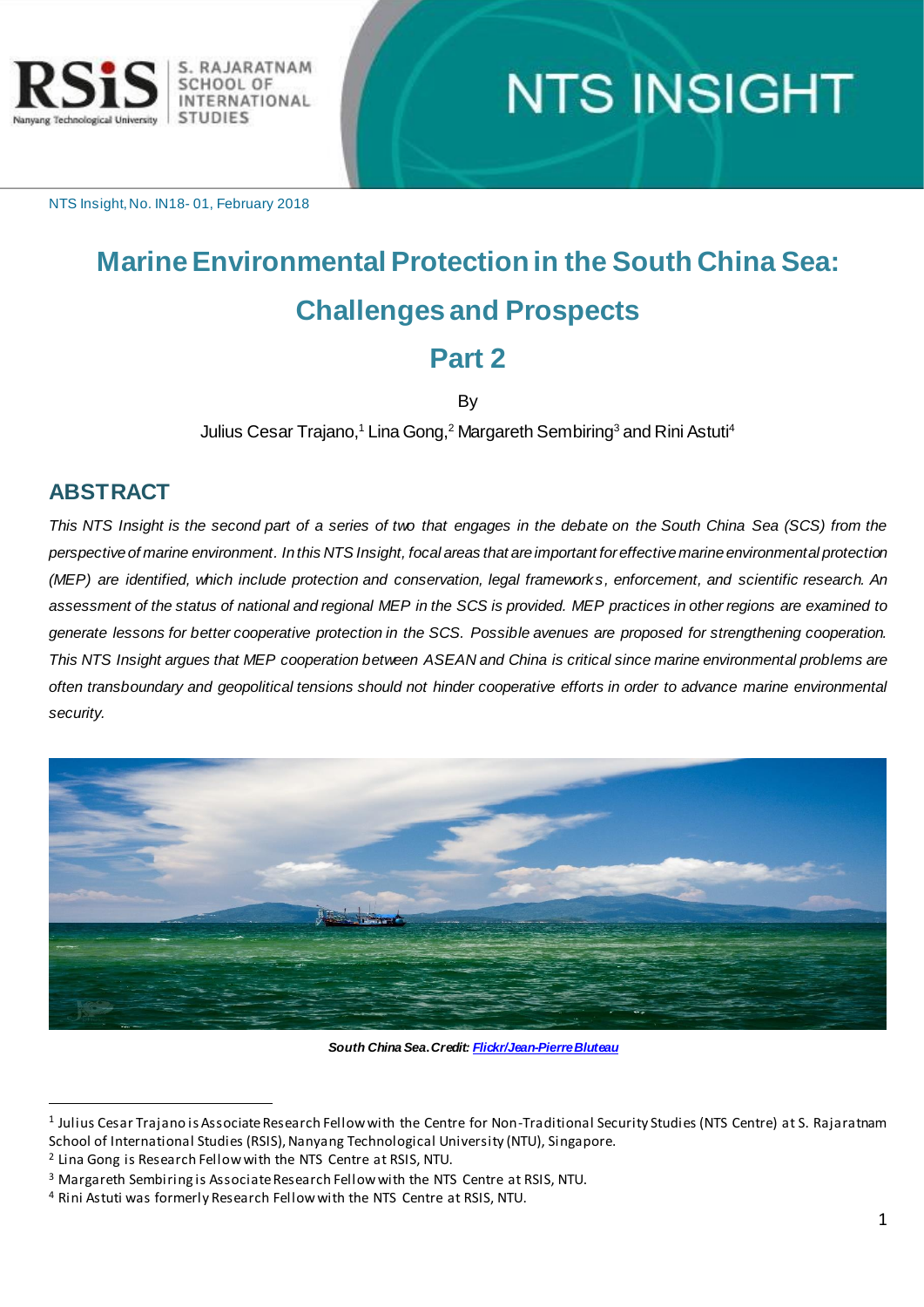#### <span id="page-1-0"></span>**Contents**

- **[Introduction](#page-1-0)**
- **Key Areas for Effective** [Marine Environmental](#page-1-1)  **[Protection](#page-1-1)**
- **Marine Environmental** [Protection in the SCS:](#page-3-0)  [National and Regional](#page-3-0)  **[Efforts](#page-3-0)**
- Lessons from Other **[Regions](#page-8-0)**
- **Possible Avenues for Strengthening [Cooperation](#page-12-0)**

 $\overline{a}$ 

**Recommended citation**: Julius Cesar Trajano, Lina Gong, Margareth Sembiring and Rini Astuti, 'Marine Environmental Protection in the South China Sea: Challenges and Prospects Part 2'*, NTS Insight, No. IN18- 01* (Singapore: RSIS Centre for Non-Traditional Security (NTS) Studies, 2018).

# **INTRODUCTION**

The South China Sea (SCS) plays a critical role in providing food security, economic security and environmental security for people and countries that share in its bounty. As revealed in the [first part](http://www.rsis.edu.sg/wp-content/uploads/2017/12/MEP-Insight-1_11-Dec-2017_final_TN.pdf) of this NTS Insight series, the marine environment in the SCS is deteriorating at an alarming rate, threatening national and human securities of littoral states and their people. There are two major causes behind the degradation – anthropogenic activities and climate change. The alarming state of the marine environment in the SCS highlights the urgency for enhancing cooperation among countries concerned as effective governance is beyond the capacity of any individual nation.

To cope with marine environmental insecurity, efforts are needed in areas like sustainable use of marine resources and the promotion of protection and conservation strategies. These are also highlighted in the United Nations (UN) Sustainable Development Goals (SDG), particularly Goal 14: Life Below Water. The goal includes targets like conserving at least 10 percent of coastal and marine areas, regulating fishing practices, using economic means to encourage sustainable use of marine resources, increasing knowledge and technology building, and strengthening law enforcement. To achieve these targets in the SCS, cooperation among littoral states is essential and avenues include mechanisms and frameworks formed bilaterally, multilaterally and at regional level. Such strategies must also include the involvement of multiple actors.

This NTS insight, the second part of a series on MEP in the SCS, seeks to contribute to the ongoing dialogue between China and ASEAN member states on the SCS. We aim to do this by providing an assessment of the status of MEP in the SCS, identifying focal areas for cooperative efforts, drawing lessons from best practices in other regions, and exploring possible avenues for strengthening cooperation.

# <span id="page-1-1"></span>**Key Areas for Effective Marine Environmental Protection**

A key dimension of MEP is to remove stressors on the marine environment. The international arbitral ruling at The Hague on the SCS acknowledged the irreparable destruction of the coral reef ecosystem due to clam-coral poaching, overfishing, land reclamation and illegal fishing activities in the SCS. <sup>5</sup> Land-based activities like industrial and household discharge of untreated waste and marine debris are a major source of pollution.

<sup>5</sup> Permanent Court of Arbitration, *PCA Case No. 2013-19*, 'The South China Sea Arbitration Award of 12 July 2016', [https://pca](https://pca-cpa.org/wp-content/uploads/sites/175/2016/07/PH-CN-20160712-Award.pdf)[cpa.org/wp-content/uploads/sites/175/2016/07/PH-CN-20160712-Award.pdf.](https://pca-cpa.org/wp-content/uploads/sites/175/2016/07/PH-CN-20160712-Award.pdf)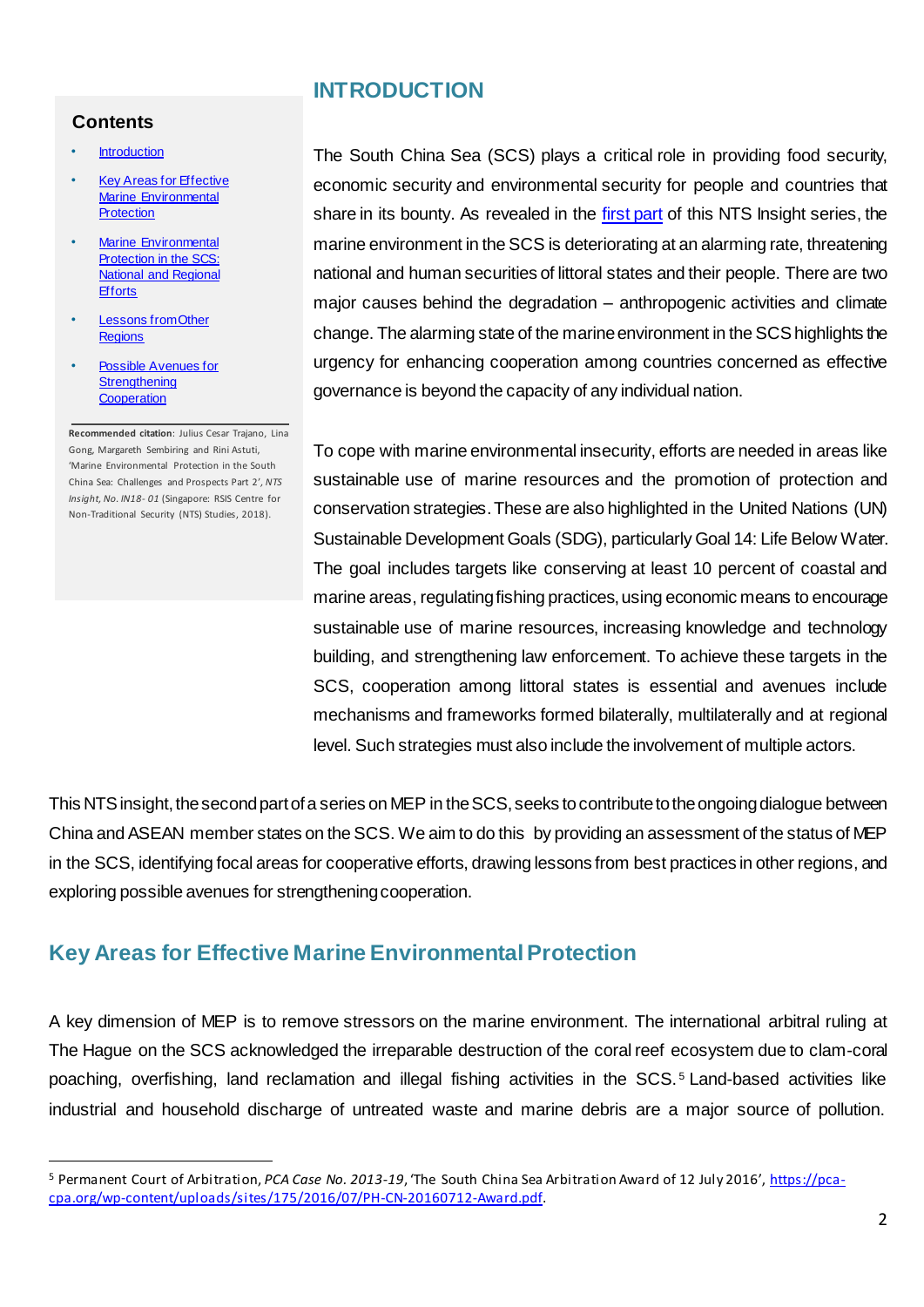Moreover, according to the United Nations Educational, Scientific and Cultural Organization (UNESCO), degradation and unsustainable exploitation affect over 60 percent of the world's marine ecosystems.<sup>6</sup> For instance, surging demands for seafood drive overfishing. There is a need to strike a balance between the capacity of the marine environment and exploitation of marine resources. Sustainability in production should therefore be promoted, which is also recommended by the SDG Goal 12: Responsible Consumption and Production. To encourage sustainable practices in development, economic incentives can be provided to developing countries as well as small stakeholders, who are more likely to be vulnerable to the possible shortterm economic losses resulting from promoting more sustainable growth patterns in the marine economy.

Apart from the removal of stressors, strengthened protection and conservation are essential. The establishment of marine protected area (MPA) is a widely adopted approach for that purpose. According to the International Union for Conservation of Nature (IUCN), an MPA refers to "*a clearly defined geographical space, recognised, dedicated and managed, through legal or other effective means, to achieve the long-term conservation of nature with associated ecosystem services and cultural values*."<sup>7</sup> Essentially, an MPA is set up to ensure greater protection and better management of marine fauna and flora like coral reefs, mangrove forests and seagrass. Existing research has shown that MPAs can prevent further deterioration in, and even increase, biodiversity.<sup>8</sup> The effectiveness of MPAs depends on clear definitions of goals of protection, specification of restricted activities, sustainable funding, and strict enforcement.<sup>9</sup>

Availability of accurate and updated data is critical for effective MEP. This must be primarily done at the national level through monitoring the status of marine and coastal environments, assessing the effectiveness of protection, and analysing the causes of degradation. Various scientific research projects have been undertaken by littoral states to monitor the status of the marine environment in the SCS.<sup>10</sup> What is more important now is for them to advance sharing of scientific information and data, given that marine environmental challenges are often transboundary and defy unilateral solutions. Apart from collaboration in scientific research, cooperation and coordination in law enforcement also need to be strengthened. While littoral states have put in place a variety of national marine policies and laws like fishing moratorium and coastal patrols, overarching policies and cooperation frameworks at the regional level are essential as unsustainable and even illegal practices often cross maritime boundaries.

<sup>6</sup> United Nations Educational, Scientific and Cultural Organization (UNESCO), "Facts and Figures on Marine Diversity", Paris, undated. [http://www.unesco.org/new/en/natural-sciences/ioc-oceans/focus-areas/rio-20-ocean/blueprint-for-the-future-we-want/marine](http://www.unesco.org/new/en/natural-sciences/ioc-oceans/focus-areas/rio-20-ocean/blueprint-for-the-future-we-want/marine-biodiversity/facts-and-figures-on-marine-biodiversity/)[biodiversity/facts-and-figures-on-marine-biodiversity/](http://www.unesco.org/new/en/natural-sciences/ioc-oceans/focus-areas/rio-20-ocean/blueprint-for-the-future-we-want/marine-biodiversity/facts-and-figures-on-marine-biodiversity/)

<sup>&</sup>lt;sup>7</sup> IUCN, "What is a protected area?", undated, https://www.iucn.org/theme/protected-areas/about.

<sup>&</sup>lt;sup>8</sup> Elizabeth R. Selig and John F. Bruno, "A Global Analysis of the Effectiveness of Marine Protected Arias in Preventing Coral Loss", *[PLoS One](https://www.ncbi.nlm.nih.gov/pmc/articles/PMC2822846/)*. 5(2010): e9278.

<sup>&</sup>lt;sup>9</sup> Gary W. Allison, Jane Lubchenco, and Mark H. Carr., "Marine Reserves are Necessary but not Sufficient for Marine Conservation", *Ecological Application* 8 (1998): 80.

<sup>10</sup> Edgardo D. Gomez, "Marine Scientific Research in the South China Sea and Environmental Security," *Ocean Develoment & Intenrational Law* 32, No.2 (2001): 205-2011.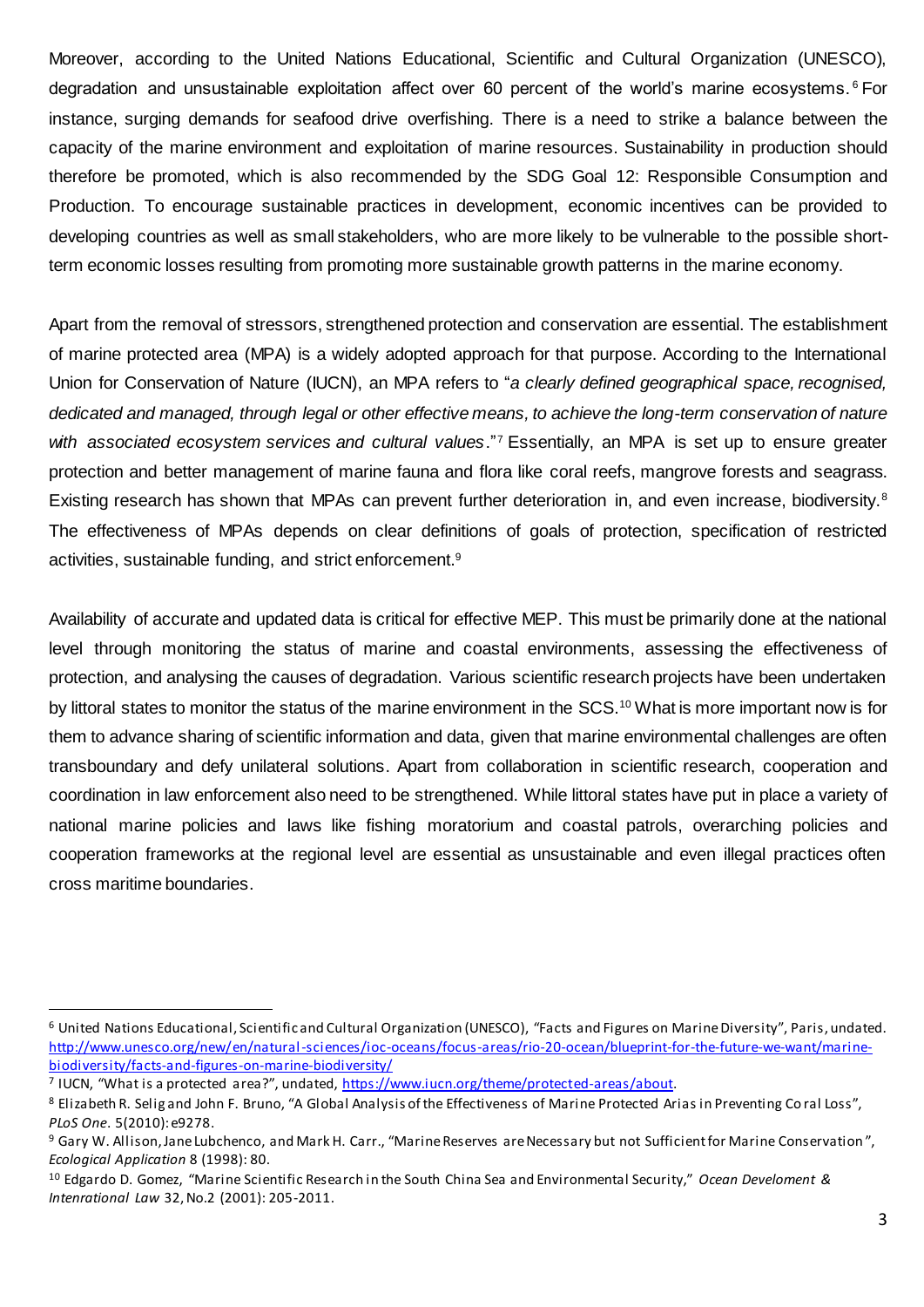# <span id="page-3-0"></span>**Marine Environmental Protection in the SCS: National and Regional Efforts**

#### *Protection and Conservation: Marine Protected Areas*

One of the earliest MEP efforts of ASEAN member states was the establishment of a national system of MPAs. A peaceful marine park or MPA is not a new concept in ASEAN. Individually, Southeast Asian states have designated MPAs along their coastlines since the 1990s. They also signed the *ASEAN Declaration on Heritage Parks and Reserves* in 1984 and the updated *ASEAN Declaration on Heritage Parks* in 2003, in which they all agreed to designate protected areas to be inscribed as the ASEAN Heritage Parks. Several MPAs have been labelled as ASEAN Heritage Parks – areas of particular biodiversity importance that require conservation and protection initiatives. 11



**Chart 1. Coverage rate (in percent) of MPA in China and some ASEAN Member States in 2014**<sup>12</sup>

However, despite signing the two declarations in 1984 and 2003, no littoral state bordering the SCS and adjoining Gulf of Thailand had more than 6 percent of its territorial waters protected in 2014 (see Chart 1). The coverage rate of MPAs in the SCS (0.31 percent) was negligible based on a study in 2014.<sup>13</sup> Apart from the limited coverage of existing MPAs, management gaps in the identified MPAs have yet to be addressed. <sup>14</sup> Based on the

<sup>&</sup>lt;sup>11</sup> ASEAN Declaration on Heritage Parks, Yangon, Myanmar, 18 December 2003.

 $12$  United Nations Environmental Program and the World Conservation Monitoring Centre, as compiled by the World Resources Institute, Marine Protected Areas, 2014[, https://data.worldbank.org/indicator/ER.MRN.PTMR.ZS?end=2014&locations=BN-KH-ID-](https://data.worldbank.org/indicator/ER.MRN.PTMR.ZS?end=2014&locations=BN-KH-ID-MY-PH-TH-VN-CN&start=2014&view=bar)[MY-PH-TH-VN-CN&start=2014&view=bar.](https://data.worldbank.org/indicator/ER.MRN.PTMR.ZS?end=2014&locations=BN-KH-ID-MY-PH-TH-VN-CN&start=2014&view=bar) 

<sup>&</sup>lt;sup>13</sup> Vu Hai Dang, Marine Protected Areas Network in the South China Sea: Charting a Course for Future Cooperation (Leiden: Koninklijke Brill NV, 2014).

<sup>&</sup>lt;sup>14</sup> Proper management of MPAs requires implementing adequate MPA management plans, putting in place robust monitoring a nd reporting frameworks, ensuring solid compliance and enforcement mechanisms, mobilising sufficient finance to enable sustainable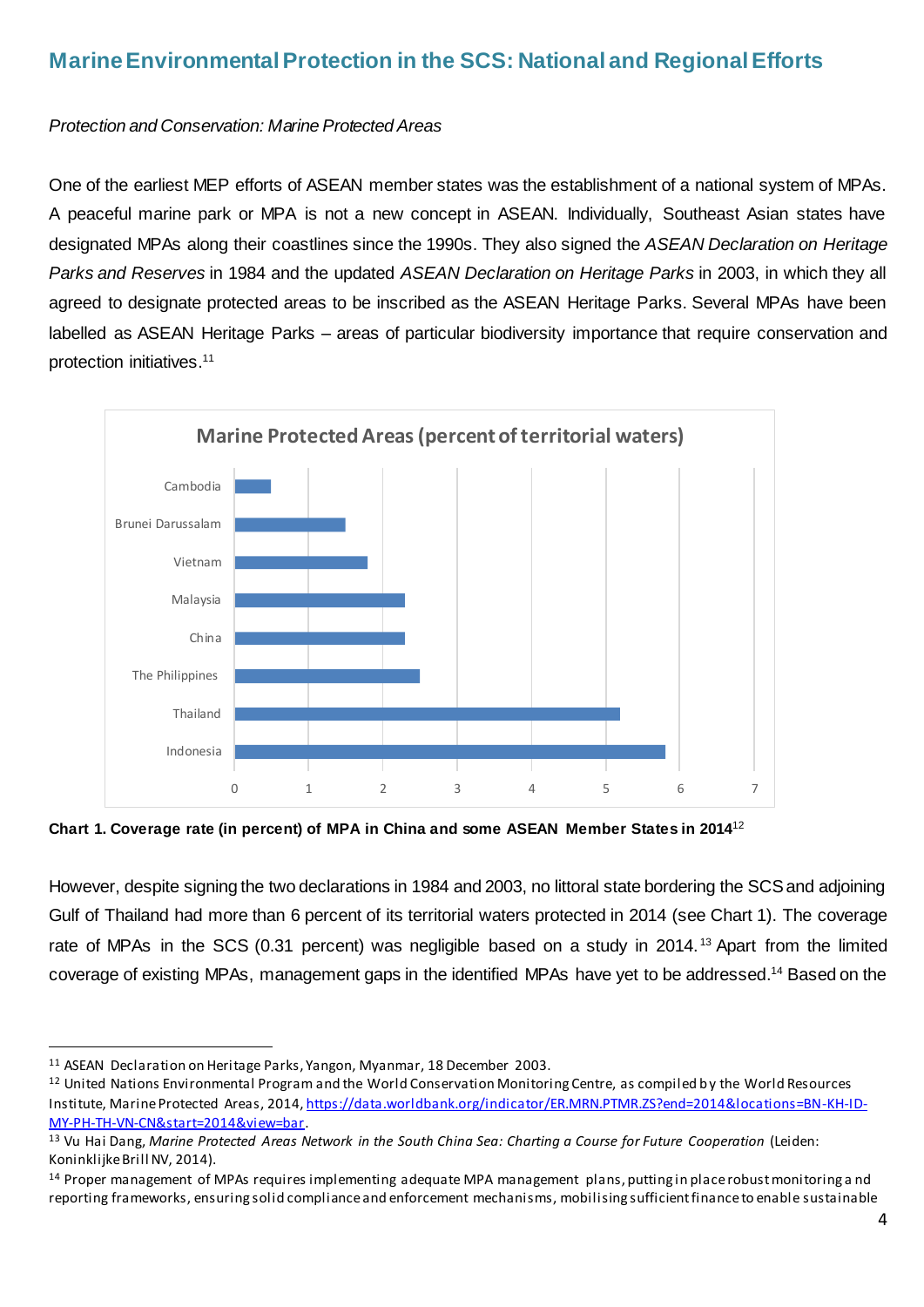2010 gap analysis of the ASEAN Centre for Biodiversity (ACB), 35 out of 152 coastal and marine key biodiversity areas identified by ASEAN member states were managed as MPAs; 20 were partly protected, and the rest were not protected at all.<sup>15</sup> The UN Environment Programme (UNEP) and the Global Environment Facility launched a project to protect coral reefs in the SCS between 2002 and 2008. The project designated 83 target coral reef sites, amounting to 29 percent of the total area in the SCS.<sup>16</sup> Only 5 percent of the designated area was considered to be under effective management.<sup>17</sup> Management effectiveness for 29 percent of coral reef sites was very low, while around 13 percent of the sites were not even covered by any form of protective management.<sup>18</sup>

The management effectiveness of existing MPAs in individual countries remains inadequate. The Philippines has the highest number of MPAs in Southeast Asia, but only 100 of its 1,557 MPAs were properly managed <sup>19</sup> and only 541 had geographical coordinate information, which was needed to determine the coverage of MPAs for monitoring and law enforcement purposes.<sup>20</sup> In Vietnam, only five among 16 established MPAs were being managed.<sup>21</sup> Considered as the largest littoral state in the SCS,<sup>22</sup> China has also designated 266 MPAs along its coastlines.<sup>23</sup> In the early 2000s, China began establishing special MPAs and marine parks.<sup>24</sup> Under China's *National Marine Functional Zoning Plan (2011-2020)*, 5 percent of its territorial waters and 11 percent of nearshore marine areas will be under MPA designation by 2020.<sup>25</sup> By the end of 2014, only 2.65 percent of China's territorial waters were under MPAs.<sup>26</sup> Nearly half of China's MPAs are located in the Yellow Sea, while only four small MPAs are located in the SCS.<sup>27</sup>

<sup>15</sup> Biodiversity Information Sharing Service, Protected Area Gap Analysis in the ASEAN Region, 2010,

<sup>-</sup>

 $25$  Ibid.

management, and embedding MPAs in an effective and balanced policy mix so as to address multiple pressures from various stakeholders. See OECD, *Marine Protected Areas: Economics, Management and Effective Policy Mixes* (Paris: OECD Publishing, 2017).

[http://chm.aseanbiodiversity.org/index.php?option=com\\_content&view=article&id=145&Itemid=231](http://chm.aseanbiodiversity.org/index.php?option=com_content&view=article&id=145&Itemid=231).

<sup>&</sup>lt;sup>16</sup>Tuan Si Vo, "Development of a Coral Reef Management Strategy within the Framework of the UNEP/GEF South China Sea Project," *Galaxea, Journal of Coral Reef Studies*, Special Issue (2013): 11.

 $17$  Ibid.

<sup>18</sup> Ibid.

<sup>19</sup> Gregg Yan, "Philippines Declares Largest Marine Protected Areas", *Amazon of the Ocean*, 8 November 2016, <http://thecoraltriangle.com/stories/philippines-declares-largest-marine-protected-area>.

<sup>&</sup>lt;sup>20</sup> Nguyen Chu Hoi and Vu Hai Dang, "Building a Regional Network and Management Regime of Marine Protected Areas in the South China Sea for Sustainable Development", *Journal of International Wildlife Law & Policy*, 18, 2 (2015).

<sup>&</sup>lt;sup>21</sup> Nguyen Chu Hoi and Vu Hai Dang, "Building a Regional Network and Management Regime of Marine Protected Areas in the South China Sea for Sustainable Development", *Journal of International Wildlife Law & Policy*, 18, 2 (2015).

 $22$  Even though China is the largest littoral state, the Philippines has more MPAs than China. This is because the Philippine archipelago consists of 7,107 islands, with a total coastline of 36,289 km, one of the longest in the world. China's mainland coastline measures approximately 18,000 km. See World Bank, Philippines Environment Monitor 2005: Coastal and Marine Resource Management (English) (Washington, DC: World Bank, 2005) and Wanfei Qui, Bin Wang, Peter J.S. Jones, and Jan Axmacher, "Challenges in Developing China's Marine Protected Area System," *Marine Policy*, 33 (2009).

<sup>&</sup>lt;sup>23</sup> People's Daily, "Eleven Provinces designate Red Line", 2017, <http://society.people.com.cn/n1/2017/0109/c1008-29006930.html>. <sup>24</sup> Yuzhou Li and David Fluharty, "Marine Protected Area Networks in China: Challenges and Prospects ",*Marine Policy*, 85 (2017): 8- 16.

<sup>&</sup>lt;sup>26</sup> United Nations Environmental Program and the World Conservation Monitoring Centre, as compiled by the World Resources Institute, Marine Protected Areas, 2014, https://data.worldbank.org/indicator/ER.MRN.PTMR.ZS?end=2014&locations=BN-KH-ID-MY-PH-TH-VN-CN&start=2014&view=bar.

<sup>27</sup> Yuzhou Li and David Fluharty, "Marine Protected Area Networks in China: Challenges and Prospects", *Marine Policy*, 85 (2017): 8- 16.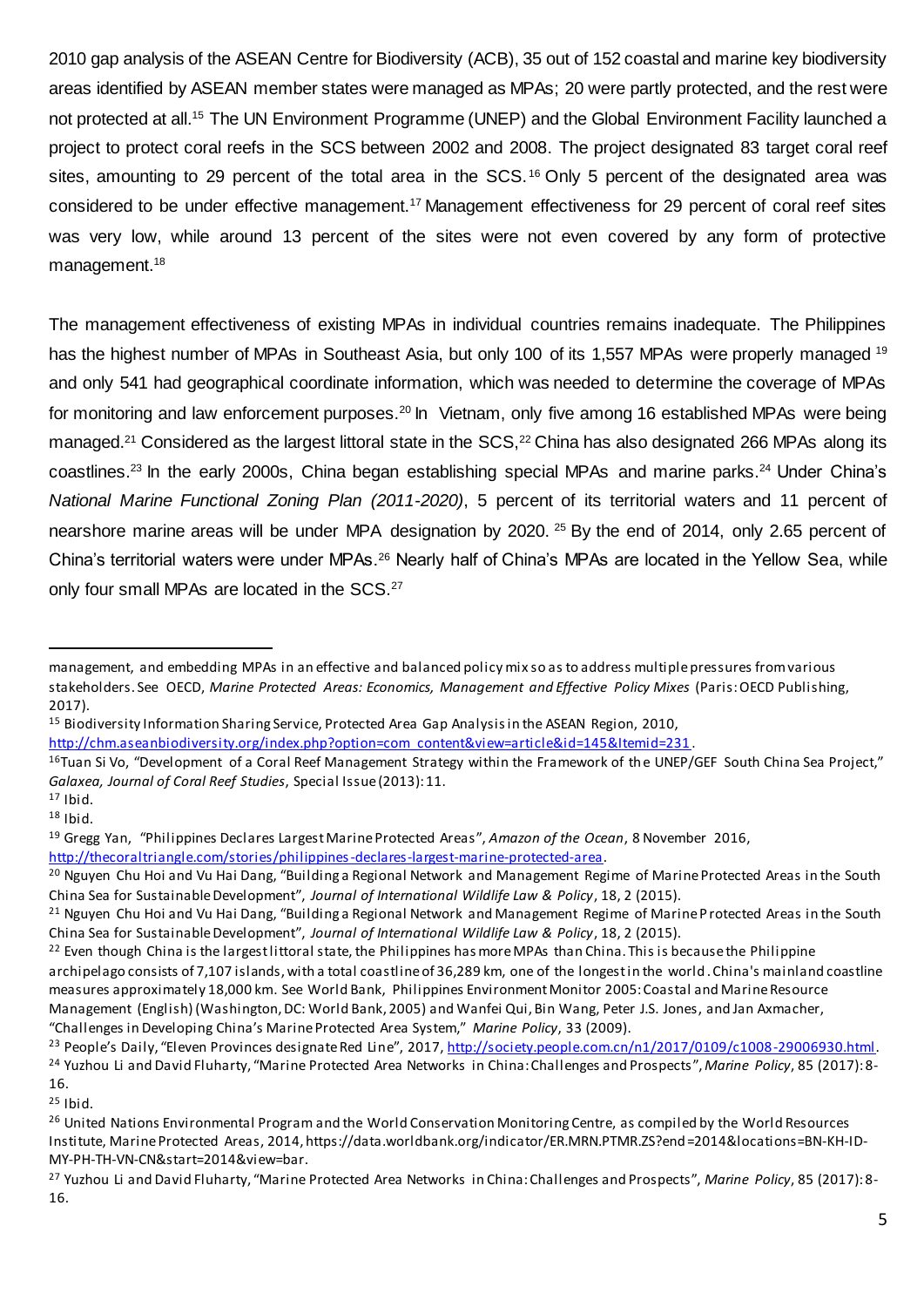There are various reasons behind ineffective management of MPAs nationally and regionally. In China, for instance, there is no well-organised planning for MPAs at a national scale as the establishment of many existing MPAs does not correspond to the priority marine areas identified in the *National Biodiversity Conservation*  Strategy and Action Plan (2011-2030).<sup>28</sup> Furthermore, ecological connectivity, which has been globally recognised as a key principle in the conservation and management of marine environments, has never been incorporated in the designation criteria for MPAs and MPA networks design in China.<sup>29</sup> In terms of protection objectives, inter-tidal ecosystems, mangroves, rare and endangered species, and islands are the main targets, while coral reefs have not been receiving enough attention.<sup>30</sup> The lack of funding also hinders the effectiveness of MPAs in China as well as other littoral states.<sup>31</sup> In China, the central government provides limited funds to cover the cost of infrastructure in newly established national MPAs and human resources for management of these areas. Hence, only a few MPAs in China have an independent and long-term monitoring programme.<sup>32</sup> Moreover, the existing MPAs of littoral states are not integrated regionally (e.g., a regional MPA network) or even bilaterally, while the integration of MPAs may have fostered MEP cooperation among the littoral states.

#### *Strengthening Relevant Laws and Regulations*

l

There are indeed challenges to MEP measures in the region. One such challenge is the lack of effective legal frameworks at the national level, hampering the institutionalisation of compliance and enforcement mechanisms in the region. The ineffective levels of management of MPAs is partly caused by inconsistent and incoherent marine environmental laws and regulations.<sup>33</sup> For instance, Vietnam's *Law on Environmental Protection* does not have enough provisions on the protection of the marine environment and its general principles are not strong and sound enough to establish an MEP legal regime.<sup>34</sup> China's 1994 Regulations on Nature Reserves and the *1995 Regulations on Marine Nature Reserves* have relatively weak legal prowess and do not have specific guidelines for implementation, monitoring and evaluation.<sup>35</sup> China does not have an overarching legal framework

<sup>&</sup>lt;sup>28</sup> China National Biodiversity Conservation Strategy and Action Plan (2011-2030), 2011, https://www.cbd.int/doc/world/cn/cnnbsap-v2-en.pdf and Yuzhou Li and David Fluharty, "Marine Protected Area Networks in China: Challenges and Prospects", *Marine Policy*, 85 (2017): 8-16.

<sup>29</sup> Yuzhou Li and David Fluharty, "Marine Protected Area Networks in China: Challenges and Prospects", *Marine Policy*, 85 (2017): 8- 16 and Mark Carr, et al, "The Central Importance of Ecological Spatial Connectivi ty to Effective Coastal Marine Protected Areas and to Meeting the Challenges of Climate Change in the Marine Environment", *Aquatic Conservation*, 27, 1 (2017).

<sup>30</sup>Yuzhou Li and David Fluharty, "Marine Protected Area Networks in China: Challenges and Prospects", *Marine Policy*, 85 (2017): 8- 16.

<sup>&</sup>lt;sup>31</sup> Wanfei Qui, Bin Wang, Peter J.S. Jones, and Jan Axmacher, "Challenges in Developing China's Marine Protected Area System," *Marine Policy*, 33 (2009).

<sup>32</sup> Yuzhou Li and David Fluharty, "Marine Protected Area Networks in China: Challenges and Prospects ",*Marine Policy*, 85 (2017): 8- 16.

<sup>&</sup>lt;sup>33</sup> Nguyen Chu Hoi and Vu Hai Dang, "Building a Regional Network and Management Regime of Marine Protected Areas in the South China Sea for Sustainable Development", *Journal of International Wildlife Law & Policy*, 18, 2 (2015).

<sup>&</sup>lt;sup>34</sup> Pham Thi Gam, "Coastal and Island Governance in Vietnam." UN Ocean and Law of the Sea and Nippoin Foundation, 2013, http://www.un.org/depts/los/nippon/unnff\_programme\_home/fellows\_pages/fellows\_papers/Pham\_1314\_VietNam.pdf.

<sup>35</sup> Yuzhou Li and David Fluharty, "Marine Protected Area Networks in China: Challenges and Prospects ",*Marine Policy*, 85 (2017):8- 16.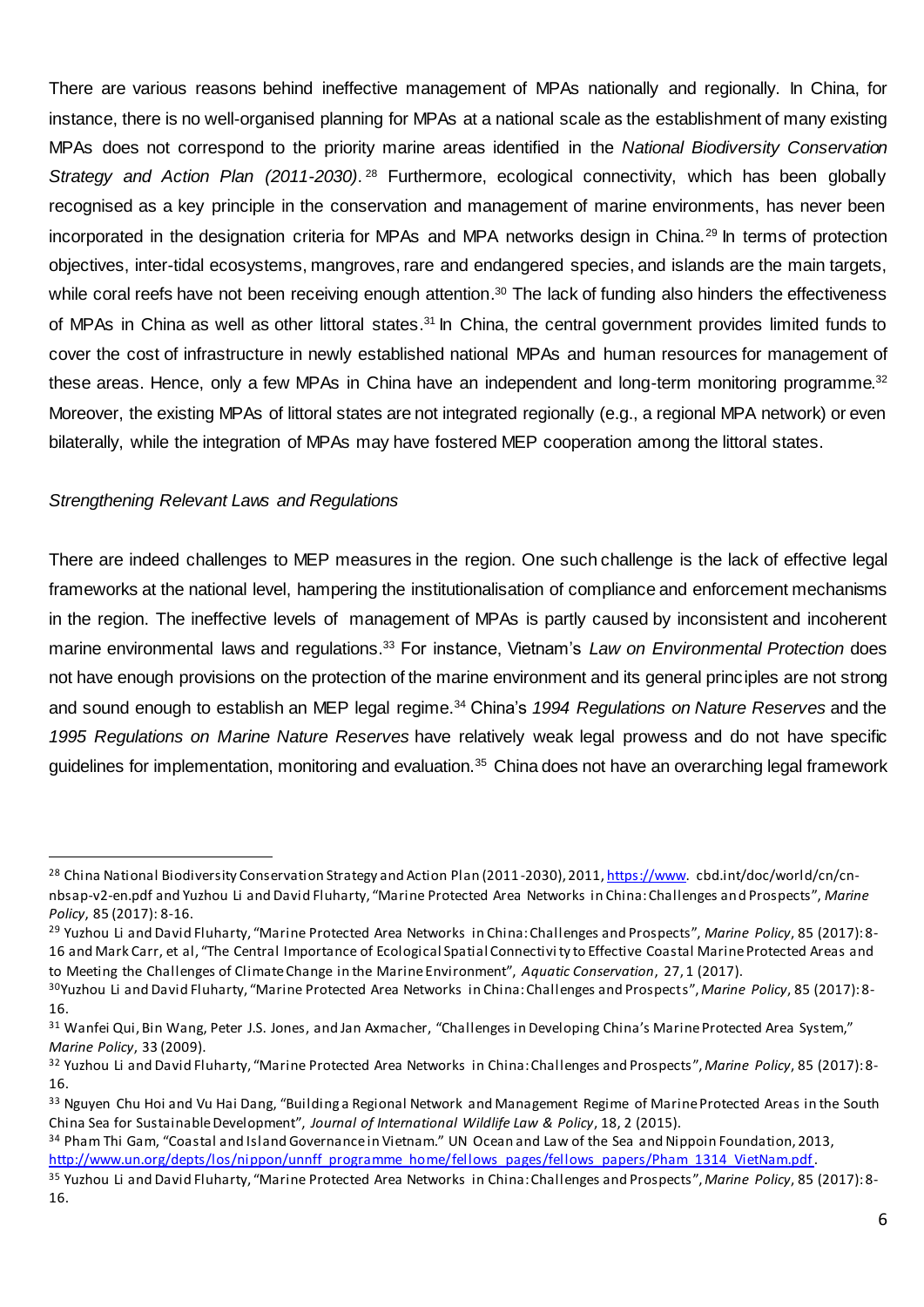to coordinate efforts in managing MPAs more broadly given that it is the local governments that oversee the daily management and enforcement of individual MPAs.<sup>36</sup>

In the Philippines, there is also a need to integrate and coordinate existing MEP measures so as to strengthen the implementation of a national law on protected areas. This need is supposed to be addressed by a proposed legislation, the *Expanded National Integrated Protected Area System Act*, which will amend the 25-year-old *National Integrated Protected Areas System Act*. <sup>37</sup> However, the proposed bill is still pending in the Philippine Congress<sup>38</sup> as it is not among the legislative priorities of the government.<sup>39</sup> The new bill will widen the coverage of protected areas and will provide a regular annual budget for the upkeep and protection of the MPAs. But more importantly, if enacted into law, local communities and other stakeholders will have the legal basis and incentives to participate in the management and protection of the areas. <sup>40</sup> Major incentives include direct financial benefits from participating in the management of MPAs, employment opportunities for local stakeholders, increased fish catches for coastal communities, and prevention of illegal fishing activities in marine areas with strong tourism potentials.<sup>41</sup>

#### *Involvement of Local Stakeholders*

Collaborative management is vital for effective management of MEP as this model of management is more likely to attract sustainable funding. A multiple-stakeholder approach that engages national and local authorities, communities, the private sector and other resource users is needed. Clear delineation of roles, responsibilities and benefits needs to be laid out.<sup>42</sup> It is very important that local stakeholders have a sense of ownership to be able to contribute to the effective management of MPAs. Weak involvement and resistance from relevant local stakeholders can affect the implementation of relevant marine environmental laws and undermine the effectiveness of existing national MPAs.

 $\overline{a}$ 

<sup>37</sup> Gloria Estenzo Ramos, "Protecting Our Protected Areas", *Inquirer.net,* 31 January 2016,

[http://cebudailynews.inquirer.net/84169/protecting-protected-areas.](http://cebudailynews.inquirer.net/84169/protecting-protected-areas)

<sup>38</sup> Senate of the Philippines, Expanded National Integrated Protected Area System Act, 23 May 2017,

[https://www.senate.gov.ph/lis/bill\\_res.aspx?congress=17&q=SBN-1444](https://www.senate.gov.ph/lis/bill_res.aspx?congress=17&q=SBN-1444).

<sup>39</sup> National Economic and Development Authority, "LEDAC Approves Legilsative Agenda for the 17<sup>th</sup> Congress", 30 August 2017, <http://www.neda.gov.ph/2017/08/30/ledac-approves-legislative-agenda-for-17th-congress/>

[http://cebudailynews.inquirer.net/84169/protecting-protected-areas.](http://cebudailynews.inquirer.net/84169/protecting-protected-areas)

https://www.apu.ac.jp/rcaps/uploads/fckeditor/publications/journal/RJAPS\_V25\_Dean.pdf. <sup>42</sup> Ibid.

<sup>36</sup> Ibid.

<sup>40</sup> Gloria Estenzo Ramos, "Protecting Our Protected Areas", *Inquirer.net,* 31 January 2016,

<sup>41</sup> Jonathan Mayuga, "DENR Official Backs Bill Expanding Nipas Coverage", *Business Mirror*, 9 September 2016,

<https://businessmirror.com.ph/denr-official-backs-bill-expanding-nipas-coverage/>; Gregg Yan, "Philippines Declares Largest Marine Protected Areas", *Amazon of the Ocean*, 8 November 2016[, http://thecoraltriangle.com/stories/philippines-declares-largest-marine](http://thecoraltriangle.com/stories/philippines-declares-largest-marine-protected-area)[protected-area;](http://thecoraltriangle.com/stories/philippines-declares-largest-marine-protected-area) and Dean Rawlins, "The Marine Protected Area Network of Batangas Province, Philippines: An Outcome-Based Evaluation of Effectiveness and Performance", 2008,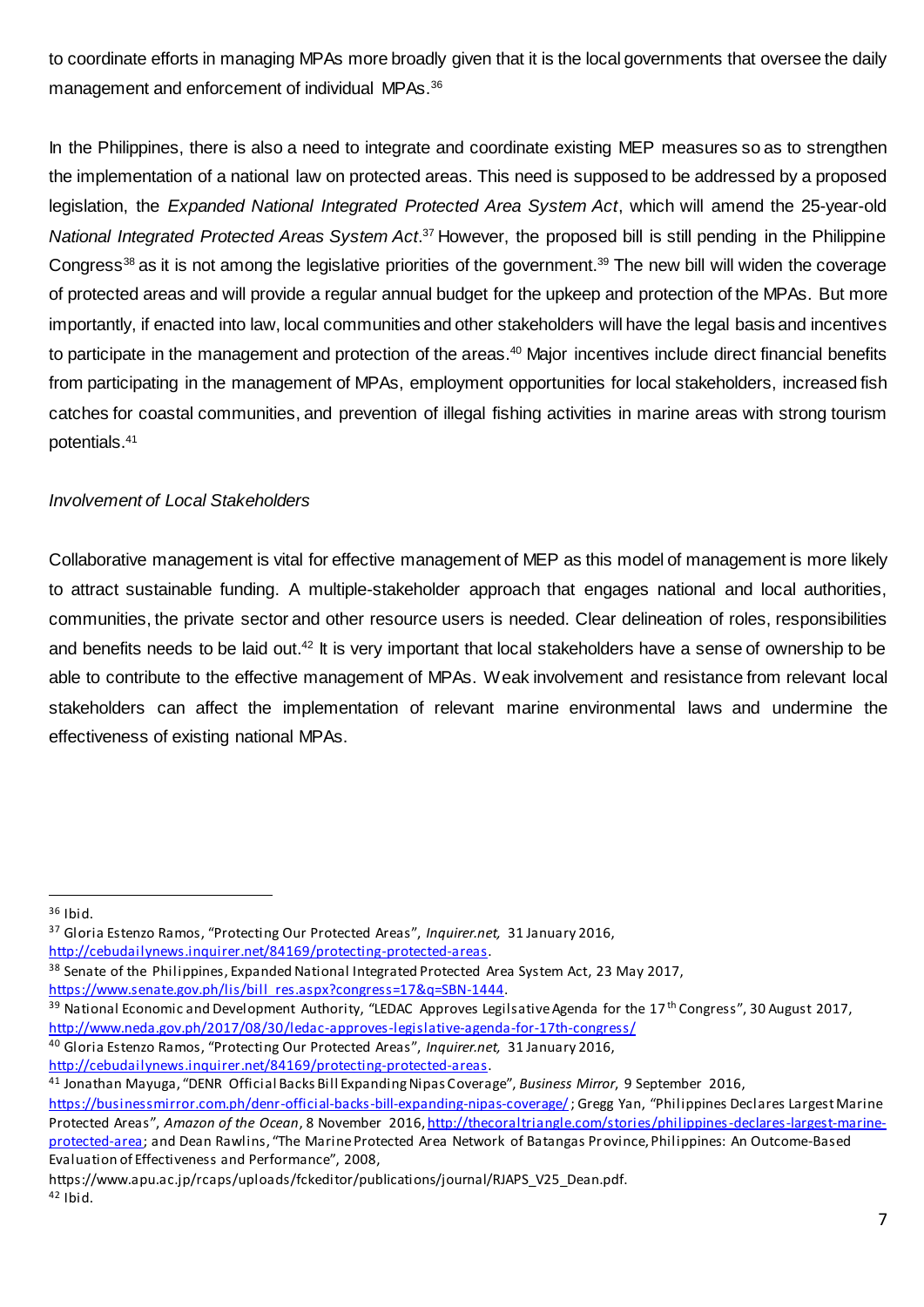Some of Thailand's coastal communities were reported to have negative perceptions about MPAs because of the restrictive implications on their fishing activities.<sup>43</sup> They thought that it is only the tourism sector that would stand to benefit from protecting coral reef sites.<sup>44</sup> In Indonesia's Wakatobi National Park, in an MPA near south Sulawesi, most of the locals believe that their traditional activities (fishing, coral gleaning, etc.) have insignificant impact on the ecosystem and should not be restricted by any conservation efforts.<sup>45</sup> Instead, they blame big commercial fishing vessels that use destructive fishing methods.<sup>46</sup> In the Philippines, local communities near some of the MPAs complain that they were excluded from MPA management meetings and that their views were not taken into account in decision-making.<sup>47</sup> Their perceived level of their involvement in the management of the MPAs was very low.<sup>48</sup> Filipino coastal communities negatively viewed many of the country's MPAs as barriers to their ability to fish in front of their homes.<sup>49</sup> This is because most MPAs have been designed to merely protect marine biodiversity rather than to replenish fish stocks and support local economies.<sup>50</sup>

#### *Scientific and technical collaboration*

Given that certain aspects of the marine ecosystem are mobile, collaboration among littoral states is therefore fundamental. However, traditional security concerns constitute a major barrier to collaborative efforts. No littoral state of the SCS has so far extended its MPAs to contested waters.<sup>51</sup> There is a need to create a regional MPA network that will cover even the overlapping territorial claims in the SCS. Scientific cooperation among experts and environmental NGOs can offer a mutually acceptable path to ecological solutions in the SCS, avoiding nationalist rhetoric and sensitive sovereignty issues. There were earlier proposals to do so, through bilateral and multilateral scientific cooperation, such as the *1996-2007 Philippines-Vietnam Joint Oceanographic and Marine*  Scientific Research Expedition in the SCS (JOMSRE-SCS).<sup>52</sup> By 2008, scientists and experts from this expedition proposed that the Philippines and Vietnam must collaborate for the establishment of trans-border peace parks or MPAs in the contested Spratlys, with 30 percent of the total area to be designated as 'no-take' zones for any marine resources to allow build-up of marine life.<sup>53</sup>

l

<sup>49</sup> Gregg Yan, "Philippines Declares Largest Marine Protected Areas", *Amazon of the Ocean*, 8 November 2016, http://thecoraltriangle.com/stories/philippines-declares-largest-marine-protected-area.

 $50$  Ibid.

<sup>43</sup> Marc Hockings, Peter Shadie, Geoff Vincent and Songtam Suksawang*, Evaluating the Management Effectiveness of Thailand's Marine and Coastal Protected Area (*Gland, Switzerland: International Union for Conservation of Nature, 2012).

<sup>44</sup> Khairunnisa Ahmad Kamil, Atakelty Hailu, Abbie Rogers, and Ram Pandit, "An Assessment of Ma rine Protected Areas as a Marine Management Strategy in Southeast Asia: A Literature Review", *Ocean and Coastal Management*, 145 (2017):72-81.  $45$  Ibid.

<sup>46</sup> Ibid.

<sup>&</sup>lt;sup>47</sup> Dean Rawlins, "The Marine Protected Area Network of Batangas Province, Philippines: An Outcome-Based Evaluation of Effectiveness and Performance", 2008, https://www.apu.ac.jp/rcaps/uploads/fckeditor/publications/journal/RJAPS\_V25\_Dean.pdf.  $48$  Ibid.

<sup>51</sup> Nicolas Leong, "Catch-22 in the South China Sea: why preserving fish stocks is key to a resolution", *Global Risks Insights*, 10 December 2017[, https://globalriskinsights.com/2017/12/south-china-sea-environment-fishery/](https://globalriskinsights.com/2017/12/south-china-sea-environment-fishery/).

<sup>52</sup> A. C. Alcala, *Proceedings of Conference on the Philippines-Vietnam Joint Oceanographic and Marine Scientific Research Expedition in the South China Sea* (Dumaguete City: Oceanfriends Foundation Inc 2008).

<sup>53</sup> Nguyen Chu Hoi and Vu Hai Dang, "Building a Regional Network and Management Regime of Marine Protected Areas in the South China Sea for Sustainable Development", *Journal of International Wildlife Law & Policy*, 18, 2 (2015).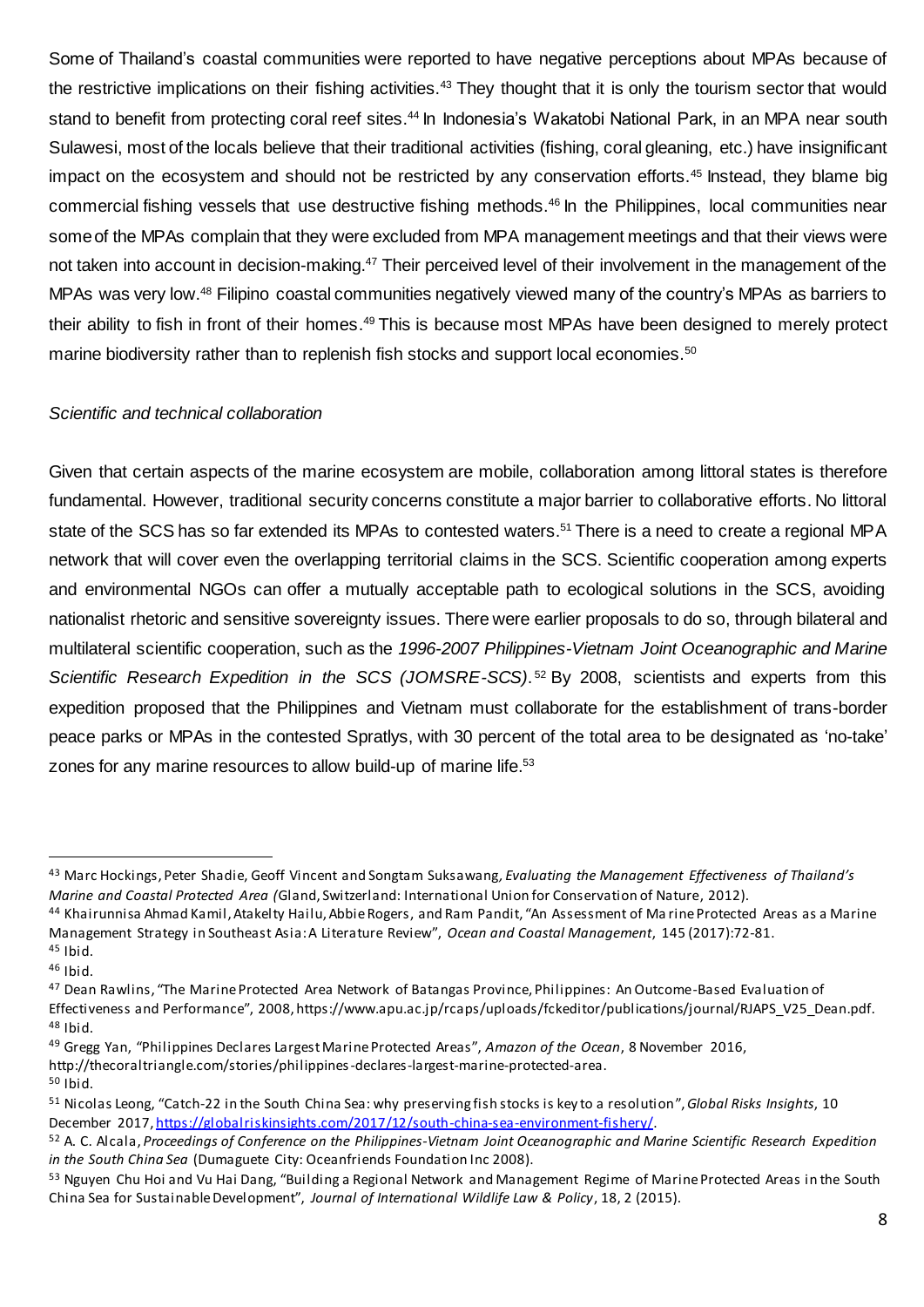They also recommended to include all SCS states, including China, in establishing MPAs in the SCS.<sup>54</sup> Hence, in 2009, three negotiation meetings were conducted to include China in JOMSRE-SCS. <sup>55</sup> Vietnam, the Philippines and China agreed on the goals of the joint project, scientific activities, surveyed data/information, and specimen sharing with the view of creating a network of MPAs.<sup>56</sup> However, the proposed joint initiatives were never implemented.<sup>57</sup> Rising geopolitical tensions among littoral states at that time<sup>58</sup> may have prevented the implementation.

ASEAN and China also attempted to create a regional network of marine scientists and a platform for sharing of scientific data through the UNEP's South China Sea project, *Reversing Environmental Degradation in the South* China Sea and Gulf of Thailand (2002-2008).<sup>59</sup> Its overall objective was to serve as a platform for scientific collaboration and partnership in addressing environmental problems of the SCS.<sup>60</sup> The project involved government scientists from focal ministries and specialised agencies, marine experts from universities, NGOs, and local community groups from six participating countries (Cambodia, China, Indonesia, Malaysia, the Philippines, and Thailand). It achieved some positive outcomes, particularly the increased collaboration among the scientists of participating countries, but heightened tensions among littoral states prevented the momentum of scientific cooperation, which would have positively contributed to tangible regional policies on MEP in the  $SCS.<sup>61</sup>$ 

## <span id="page-8-0"></span>**Lessons from Other Regions**

Considering the relatively low effectiveness and cooperation in MEP in the SCS, it is helpful to understand how other regions protect their seas, particularly in disputed waters, so as to draw lessons for better protection of the SCS. This section examines MEP efforts in the Mediterranean Sea, North America and Central American in two focal areas: the implementation of regional cooperative frameworks and the involvement of multiple actors.

#### *Stronger Framework for Cooperation*

One crucial lesson from the Mediterranean Sea region is the importance of an institutional framework for cooperation. In 1975, 16 Mediterranean countries and the European Community adopted the *Mediterranean Action Plan*, with the aim of protecting the marine and coastal environments, controlling pollution, preserving

<sup>54</sup> Ibid.

<sup>&</sup>lt;sup>55</sup> Nguyen Chu Hoi and Vu Hai Dang, "Building a Regional Network and Management Regime of Marine Protected Areas in the South China Sea for Sustainable Development", *Journal of International Wildlife Law & Policy*, 18, 2 (2015). <sup>56</sup> Ibid.

 $57$  Ibid.

<sup>58</sup> Vaudine Engalnd, "Why are South China Sea tensions rising?", *BBC News,* 10 Septmebr 2017[, http://www.bbc.com/news/world](http://www.bbc.com/news/world-asia-pacific-11152948)[asia-pacific-11152948](http://www.bbc.com/news/world-asia-pacific-11152948).

<sup>59</sup> Vo Si Tuan and John Pernetta, "The UNEP/GEF South China Sea Project: Lessons Learnt in Regional Cooperation," *Ocean and Coastal Management*, 53 (2010): 589–596.

<sup>60</sup> Ibid.

 $61$  Ibid.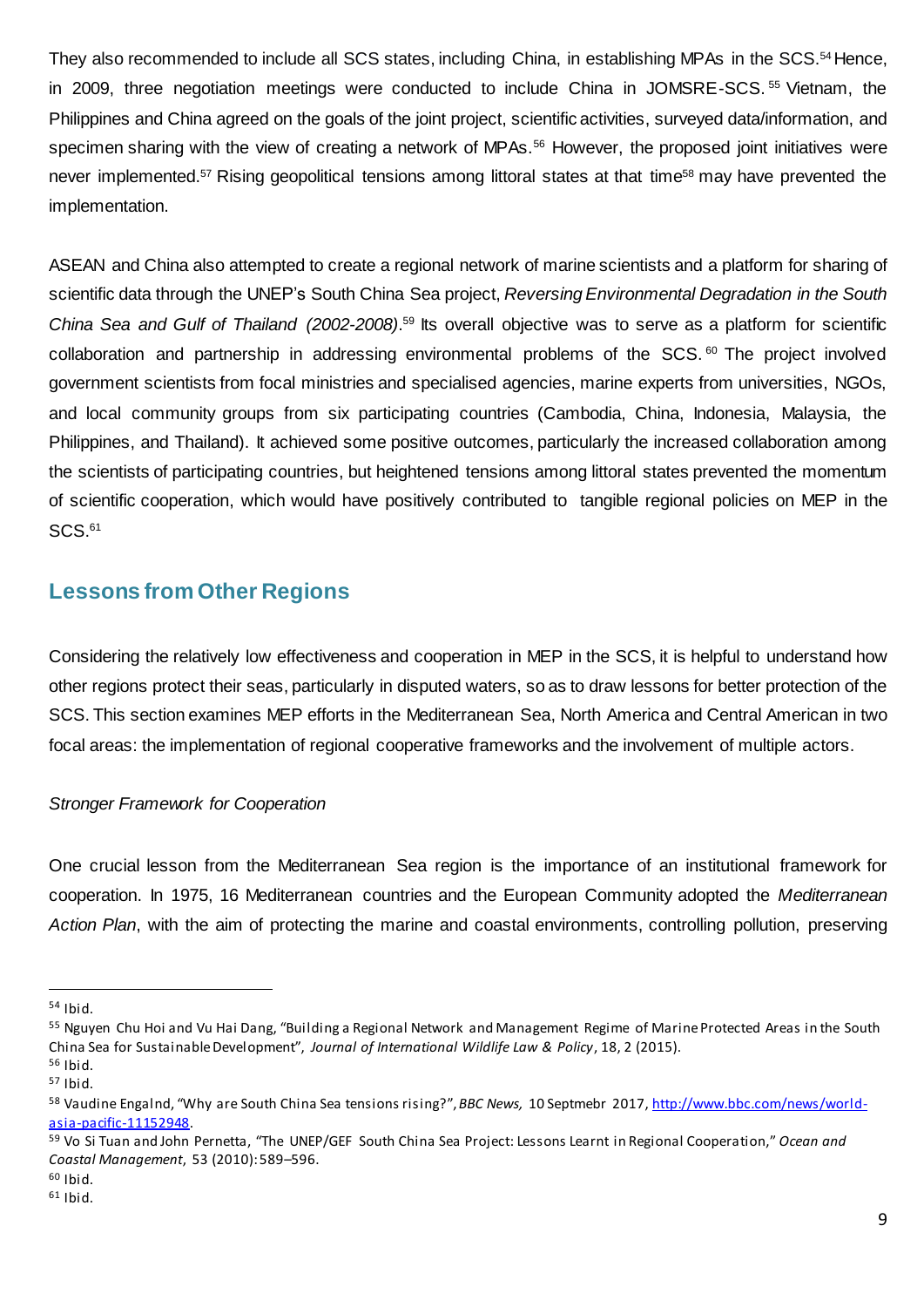biodiversity, and promoting sustainable development within the Mediterranean Region.<sup>62</sup> In 1976, the *Convention for the Protection of the Mediterranean Sea against Pollution (Barcelona Convention)* was adopted to address pollution caused by waste dumping from ships and aircraft.<sup>63</sup> It also mandates state parties to forge cooperation in combating pollution in case of maritime emergency. There are now 22 contracting state parties to the two legally binding conventions.<sup>64</sup> They are determined to protect the marine and coastal environments of the Mediterranean Sea through boosting coordinated regional and national plans of action. <sup>65</sup> As a result, through large-scale national and regional conservation efforts, there are now 1,231 MPAs covering 7.14 percent of the Mediterranean Sea.<sup>66</sup>

Countries in the Americas have established a number of regional initiatives for MEP. Various commitments for marine-related regional cooperation have been sealed with formal declarations and agreements, thereby giving them a solid foundation for related subsequent initiatives. The Mesoamerican Barrier Reef Initiative, for example, is a transboundary collaboration among Mexico, Belize, Guatemala and Honduras aimed at promoting the conservation and sustainable use of the Mesoamerican Barrier Reef System.<sup>67</sup> The multilateral cooperation began with the signing of the *Tulum Declaration* in 1997. The Declaration also gave rise to other initiatives such as the *Mesoamerican Barrier Reef System (MBRS) Project* and the *Reef Eco-Regional Plan*. 68

The North American Marine Protected Areas Network (NAMPAN) is a trilateral initiative aimed primarily at conserving biodiversity in critical marine habitats and enabling knowledge exchange among experts from the US, Canada and Mexico.<sup>69</sup> Initated in November 1999 under the North American Free Trade Agreement's Commission for Environmental Cooperation, NAMPAN focuses its work in Baja California to Bering Sea Region and includes the territories of the three countries.<sup>70</sup> NAMPAN hopes to complement existing conservation efforts in the three countries and integrate their conservation initiatives through collaboration.<sup>71</sup> It also seeks to boost cooperation in information sharing, new technologies and management strategies in a bid to find solutions to the common challenges facing marine and coastal habitats in North America. <sup>72</sup> The network of MPAs exemplified in

<sup>&</sup>lt;sup>62</sup> MedPAN et al., The 2016 Status of Marine Protected Areas in the Mediterranean (Athens: MedPAN & UNEP-MAP-SPA/RAC, 2016). http://d2ouvy59p0dg6k.cloudfront.net/downloads/medpan\_forum\_mpa\_2016\_\_\_brochure\_a4\_en\_web\_1\_.pdf. <sup>63</sup> Ibid.

 $64$  Ibid.

 $65$  Ibid.

<sup>66</sup> MedPAN et al., *The 2016 Status of Marine Protected Areas in the Mediterranean*, Athens: MedPAN & UNEP-MAP-SPA/RAC, 2016. http://d2ouvy59p0dg6k.cloudfront.net/downloads/medpan\_forum\_mpa\_2016\_\_\_brochure\_a4\_en\_web\_1\_.pdf.

<sup>67</sup> Philip A. Kramer and Patricia Richards Kramer, *Ecoregional Conservation Planning for the Mesoamerican Caribbean Reef* (Washington, DC: WWF, 2002).

[https://www.researchgate.net/profile/Philip\\_Kramer/publication/242549382\\_Ecoregional\\_Conservation\\_Planning\\_for\\_the\\_Mesoa](https://www.researchgate.net/profile/Philip_Kramer/publication/242549382_Ecoregional_Conservation_Planning_for_the_Mesoamerican_Caribbean_Reef/links/5553ba6b08ae980ca6085ac4/Ecoregional-Conservation-Planning-for-the-Mesoamerican-Caribbean-Reef.pdf) [merican\\_Caribbean\\_Reef/links/5553ba6b08ae980ca6085ac4/Ecoregional-Conservation-Planning-for-the-Mesoamerican-Caribbean-](https://www.researchgate.net/profile/Philip_Kramer/publication/242549382_Ecoregional_Conservation_Planning_for_the_Mesoamerican_Caribbean_Reef/links/5553ba6b08ae980ca6085ac4/Ecoregional-Conservation-Planning-for-the-Mesoamerican-Caribbean-Reef.pdf)[Reef.pdf.](https://www.researchgate.net/profile/Philip_Kramer/publication/242549382_Ecoregional_Conservation_Planning_for_the_Mesoamerican_Caribbean_Reef/links/5553ba6b08ae980ca6085ac4/Ecoregional-Conservation-Planning-for-the-Mesoamerican-Caribbean-Reef.pdf)

<sup>68</sup>Rosario Alvarez and Karen Wong, *Mesoamerican Reef: Building the Future after Tulum 1997* (Guatemala, C.A.: Mesoamerican Reef Fund (MAR Fund), 2015)[. http://www.marfund.org/wp-content/uploads/2015/08/Building-the-Future-after-Tulum-1997.pdf,](http://www.marfund.org/wp-content/uploads/2015/08/Building-the-Future-after-Tulum-1997.pdf). <sup>69</sup> North American Marine Protected Areas Network. "What is the North American Marine Protected Areas Network?", undated,

<http://www2.cec.org/nampan/> .

 $70$  Ibid.

<sup>71</sup> Ibid.

<sup>72</sup> Ibid.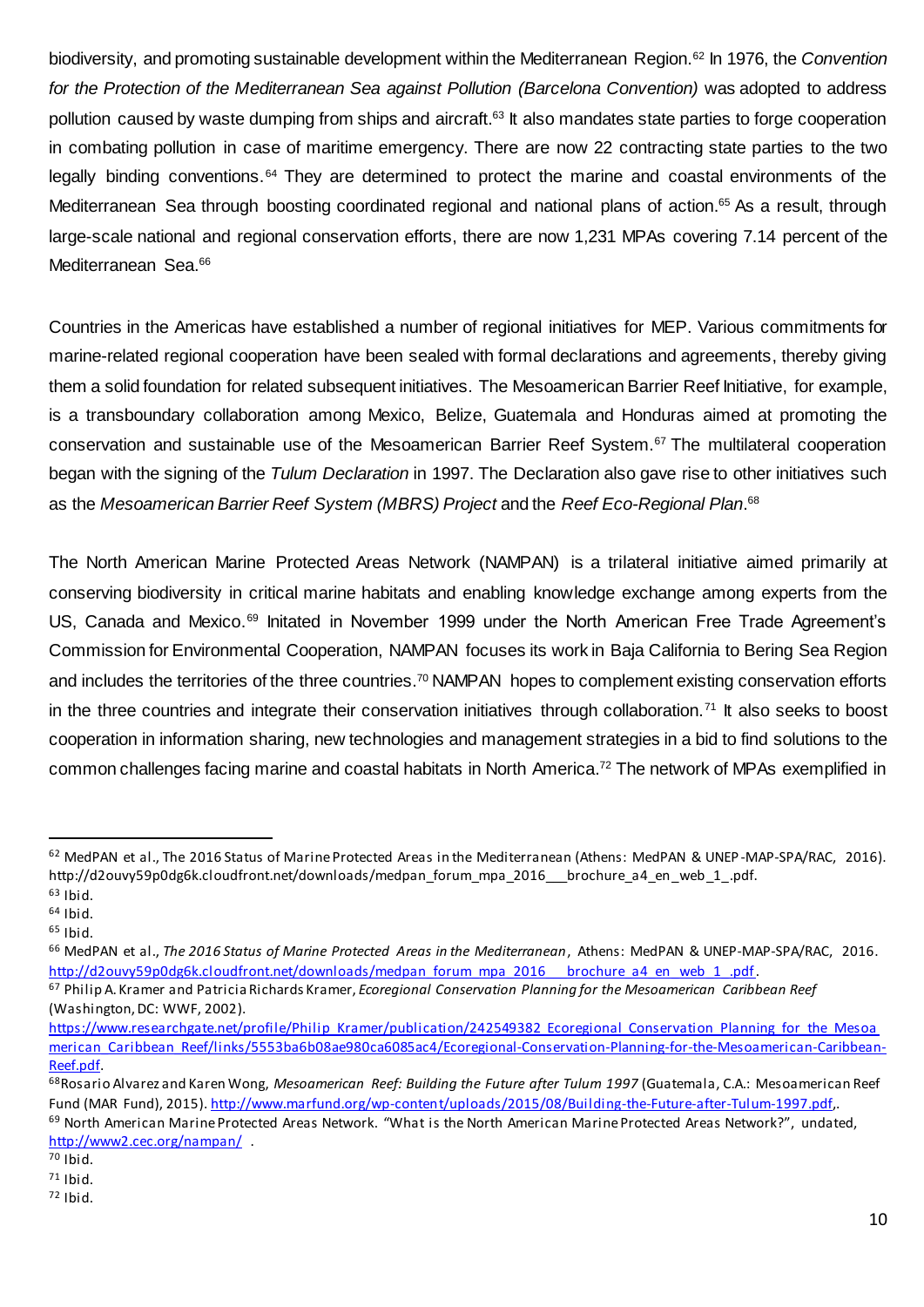the NAMPAN initiative can facilitate the ecosystem approach<sup>73</sup> to MEP, which looks at different MPAs as part of a large inter-connected ecosystem. Conservation efforts adopting this comprehensive approach may yield more effective outcomes.

#### *Multiple Actors*

SCS states may consider another lesson from the *Mediterranean Action Plan* in terms of bringing together regional stakeholders, including non-state actors, to build a network of MPAs and strengthen its management effectiveness. The Mediterranean Regional Seas Programme conducts multiple projects, one of which is the Network of Managers of MPAs in the Mediterranean (MedPAN). MedPAN brings together 100 institutions and environmental NGOs that either have direct responsibility for managing MPAs or are involved in the development of MPAs in the Mediterranean Sea.<sup>74</sup> MedPAN's mission is to promote, through a partnership approach, the sustainability and operation of a network of MPAs in the Mediterranean, which are ecologically representative.<sup>75</sup> As a result, through joint training and knowledge sharing among MPA managers, MedPan has reinforced the management efficiency of existing MPAs and promoted the creation of new MPAs in the 12 countries of the southern and eastern Mediterranean area.<sup>76</sup>

The cross-border marine protection cooperation in the Americas relies heavily on donors' support. The World Wildlife Fund (WWF) and the World Bank/Global Environmental Facility played important roles in supporting the Mesoamerican Barrier Reef Initiative and its related projects.<sup>77</sup> But overreliance on donors' support may pose a problem to the sustainability of efforts. Funding as well as boundary or political disputes form part of the multiple challenges that Mexico, Belize, Guatemala and Honduras faced in managing the Mesoamerican Barrier Reef Initiative.<sup>78</sup>

The Marine Conservation Corridor of the Eastern Tropical Pacific (ETP), which covers Ecuador, Colombia, Panamá and Costa Rica, is facing similar problems in securing sustainable funding alongside with issues pertaining to governance structures and contesting views on the concept of cooperation by some stakeholders from Ecuador.<sup>79</sup> Despite the challenges, the commitment and attention the UNESCO World Heritage Centre placed on the ETP have brought about successful conservation efforts in the area, which have resulted in a

<sup>-</sup>

<sup>&</sup>lt;sup>73</sup> The Convention on Biological Diversity defines ecosystem approach as a strategy for the integrated management of land, water and living resources athat promotes conservation and ustainable use in an equitable way. See CBD Secretariat, Decision V/6 Ecosystem approach. Document UNEP/CBD/COP/5/6. Secretariat of the Convention on Biological Diversity, Nairobi, Kenya, 2000. <https://www.cbd.int/decision/cop/?id=7148>

<sup>74</sup> Corine Brunois and Magali Mabari, "Report: MedPan Network Regional Training Workshop- Towards More Effective Communication of Mediterranean Marine Protected Areas ", Tunisia, 25-27 April 2017, https://drive.google.com/file/d/0Bw8D-TFFFccxSVhIaUIxM3ZETU0/view

<sup>75</sup> Ibid.

<sup>76</sup> Ibid.

<sup>77</sup> Rosario Alvarez and Karen Wong, *Mesoamerican Reef: Building the Future after Tulum 1997* (Guatemala, C.A.: Mesoamerican Reef Fund (MAR Fund), 2015)[. http://www.marfund.org/wp-content/uploads/2015/08/Building-the-Future-after-Tulum-1997.pdf,](http://www.marfund.org/wp-content/uploads/2015/08/Building-the-Future-after-Tulum-1997.pdf).  $78$  Ibid.

<sup>79</sup> Bensted-Smith, Robert and Hugh Kirkman, *Comparison of Approaches to Management of Large Marine Areas*. (Cambridge, UK: Publ. Fauna & Flora International, and Washington DC: Conservation International, 2010).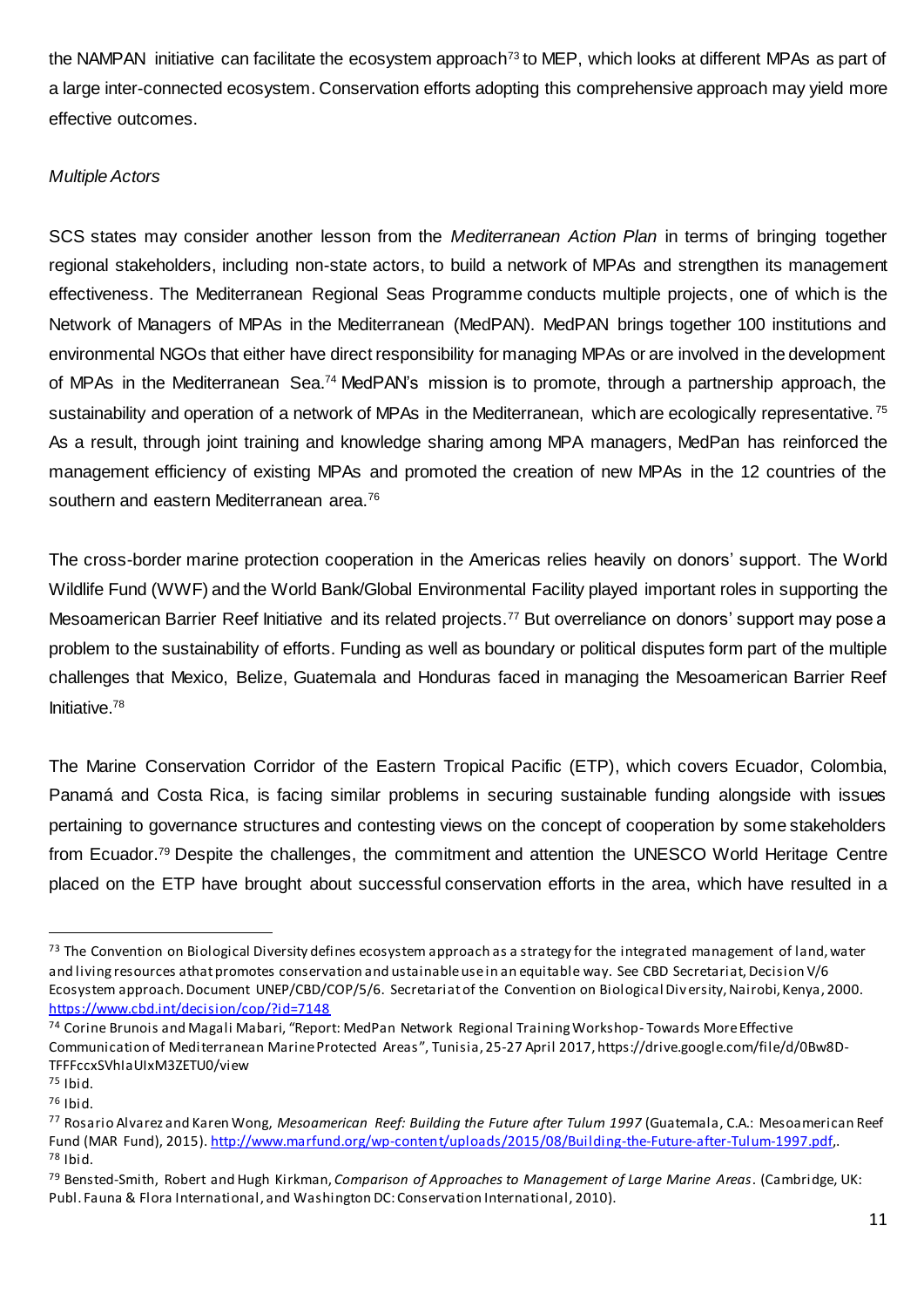World Heritage designation for Malpelo Flora and Fauna Sanctuary.<sup>80</sup> In 2016, the managers of the seven marine sites <sup>81</sup> signed the *Carta de Punta Suarez Agreement* that aims to "*promote the exchange of scientific and technical information to improve the management of each site, seek joint funding to support regional projects that will support effective conservation, and organize meetings to define joint actions that will serve common objectives*."<sup>82</sup>

Sustained commitments from donors can provide the needed push for collaborations to move ahead despite issues relating to interaction among states that may hinder effective communication and implementation. The countries bordering the SCS may want to learn from these experiences by first, solidifying their commitment for MEP in the form of joint declarations and agreements and then securing donors and important international organisations such as the UNESCO World Heritage to support these initiatives. Having strong external support appears critical especially when there are political and territorial disputes among involved countries.

The aforementioned lessons, however, may still be difficult to realise in the SCS due to existing barriers to multilateral cooperation, even in protecting the marine ecosystem. For one, sovereignty discourse remains strong; competing territorial claims and historical animosities pose strong barriers to intergovernmental cooperation on marine and fisheries issues.<sup>83</sup> A legally-binding regional framework on MEP, for instance, may be hard to achieve at the moment. It is because there could be domestic perceptions that cooperation implies some concessions on sovereignty claims and fears of domination by larger states in a cooperative framework.<sup>84</sup>

Another barrier is strategic distrust among littoral states. It restricts the cooperation necessary to deal with nontraditional security issues, such as MEP and sustainable fishing.<sup>85</sup> Provocative actions and statements only serve to add to distrust and frustrate cooperation. Escalating provocation and counter-provocation have resulted in increased strategic distrust.<sup>86</sup> Provocations emanate from rapid naval and coast guard buildups, construction of military facilities, and other related activities in and around the disputed waters. Diplomatic tensions typically arise from ramming and harassment of fishing boats, obstruction of survey ships, stand-offs, and collisions. MEP cooperation will be challenging under this volatile security environment.

Scientific collaboration, which is very robust in other regions, may face hurdles in the SCS. One lesson learnt from the outcomes of earlier MEP projects was the need to separate scientific and technical issues from political

<sup>80</sup> UNESCO, "Seven Marine Sites Sign Historic Agreement," 19 October 2016[, http://whc.unesco.org/en/news/1575/](http://whc.unesco.org/en/news/1575/)

 $81$  The seven marine sites included in the marine corridorare Galapagos Islands, Coiba National Park, Cocos Island National Park, Malpelo Fauna and Flora Sanctuary, Area de Conservación Guanacaste, Archipiélago de Revillagigedo, and Islands and Protected Areas of the Gulf of California.

<sup>82</sup> UNESCO, "Seven Marine Sites Sign Historic Agreement", 19 October 2016[, http://whc.unesco.org/en/news/1575/](http://whc.unesco.org/en/news/1575/)

<sup>83</sup> Li Jing, "The South China Sea Feud is Taking a Serious Toll on Fish and Reefs", *South China Morning Post*, 10 June 2016, http://www.businessinsider.com/south-china-sea-dispute-harming-fish-and-reefs-2016-6/?IR=T

<sup>84</sup> Sam Bateman, "Building Cooperation for Managing the South China Sea Without Strategic Trust", *Asia and the Pacific Policy Studies* 4, 2 (2017).

<sup>85</sup> Ibid.

<sup>86</sup> Ibid.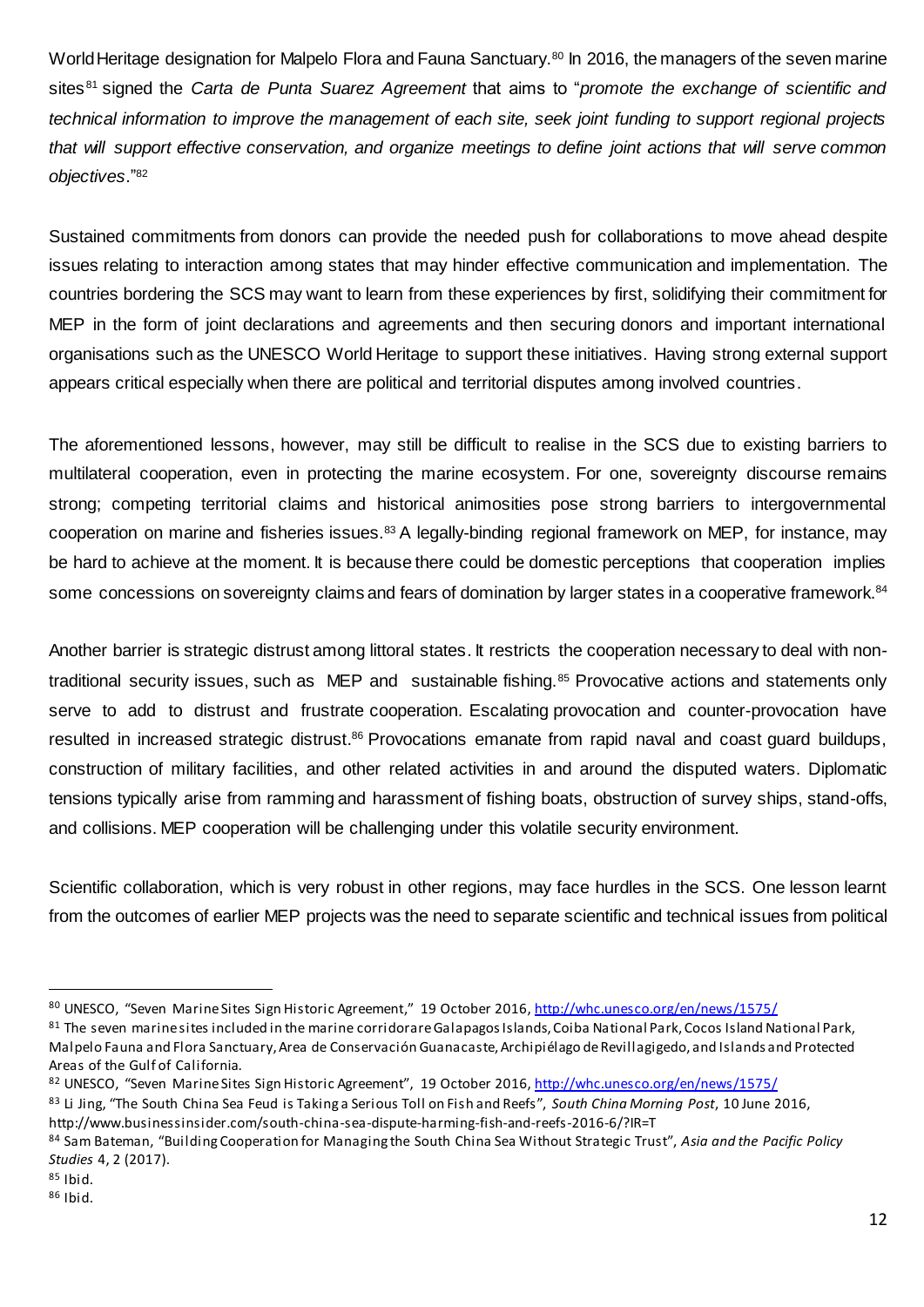decision-making, nationalist rhetoric and sovereignty claims.<sup>87</sup> Essentially, geopolitics should not hinder scientific cooperation in the region for the protection of the marine environment in the SCS.

# <span id="page-12-0"></span>**Possible Avenues for Strengthening Cooperation**

Coordinated and cooperative regional efforts are essential given the transboundary impacts of environmental degradation in the SCS, as previously discussed. However, the necessary collective action between ASEAN and China has yet to be fully realised primarily due to aforesaid barriers to cooperation. Although past and existing measures have been initiated by littoral states to address marine environmental challenges, this paper finds that these measures have been essentially fragmented and ineffective. Three possible avenues are identified below for strengthening future regional cooperation in MEP in the SCS.

At least three ASEAN-China frameworks espouse multilateral and regional cooperation on MEP, although they are not legally binding and do not have enforcement mechanisms. Firstly, there was an understanding reached in the *Declaration on the Conduct of Parties in the South China Sea* concerning the marine environment: "*Pending a comprehensive and durable settlement of the disputes, the Parties concerned may explore or undertake cooperative activities. These may include the following: a. marine environmental protection; b. marine scientific research..."<sup>88</sup>* As ASEAN and China are to start talks on details of the Code of Conduct, more balanced attention should be given to both maritime disputes and the marine ecosystem as the latter is no less important for national and human securities in the region.

Secondly, ASEAN member states and China can initiate new collaborative efforts based on their *Declaration for the Decade of Coastal and Marine Environmental Protection in the South China Sea (2017-2027)*, which is one of the positive outcomes of the ASEAN-China Summit process. This joint declaration recognises the importance of MEP to economic prosperity and human development of the peoples of ASEAN member states and China. Given the current environmental situation in the SCS, it encourages ASEAN and China to take collective action to save the marine ecosystem and biodiversity.<sup>89</sup>

Thirdly, marine environment is important for socio-economic development in ASEAN countries. As mentioned earlier, the protection of our Oceans is one of the SDGs. Moreover, the *ASEAN Socio-Cultural Community Blueprint 2025* encourages member states to *"[p]romote cooperation for the protection, restoration and sustainable use of coastal and marine environment, respond and deal with the risk of pollution and threats to marine ecosystem and coastal environment, in particular in respect of ecologically sensitive areas*." <sup>90</sup> These goals create stronger incentives for

<sup>87</sup> Ibid.

<sup>88</sup> Declaration on the Conduct of Parties in the South China Sea, Phnom Penh, Cambodia, 4 November 2002.

<sup>89</sup> Declaration for the Decade of Coastal and Marine Environmental Protection in the South China Sea (2017-2027), Manila, Philippines, 13 November 2017.

<sup>90</sup> The ASEAN Secretariat, *ASEAN 2025: Forging Ahead Together* (Jakarta: ASEAN Secretariat, 2015): 110, [http://www.asean.org/storage/2015/12/ASEAN-2025-Forging-Ahead-Together-final.pdf.](http://www.asean.org/storage/2015/12/ASEAN-2025-Forging-Ahead-Together-final.pdf)